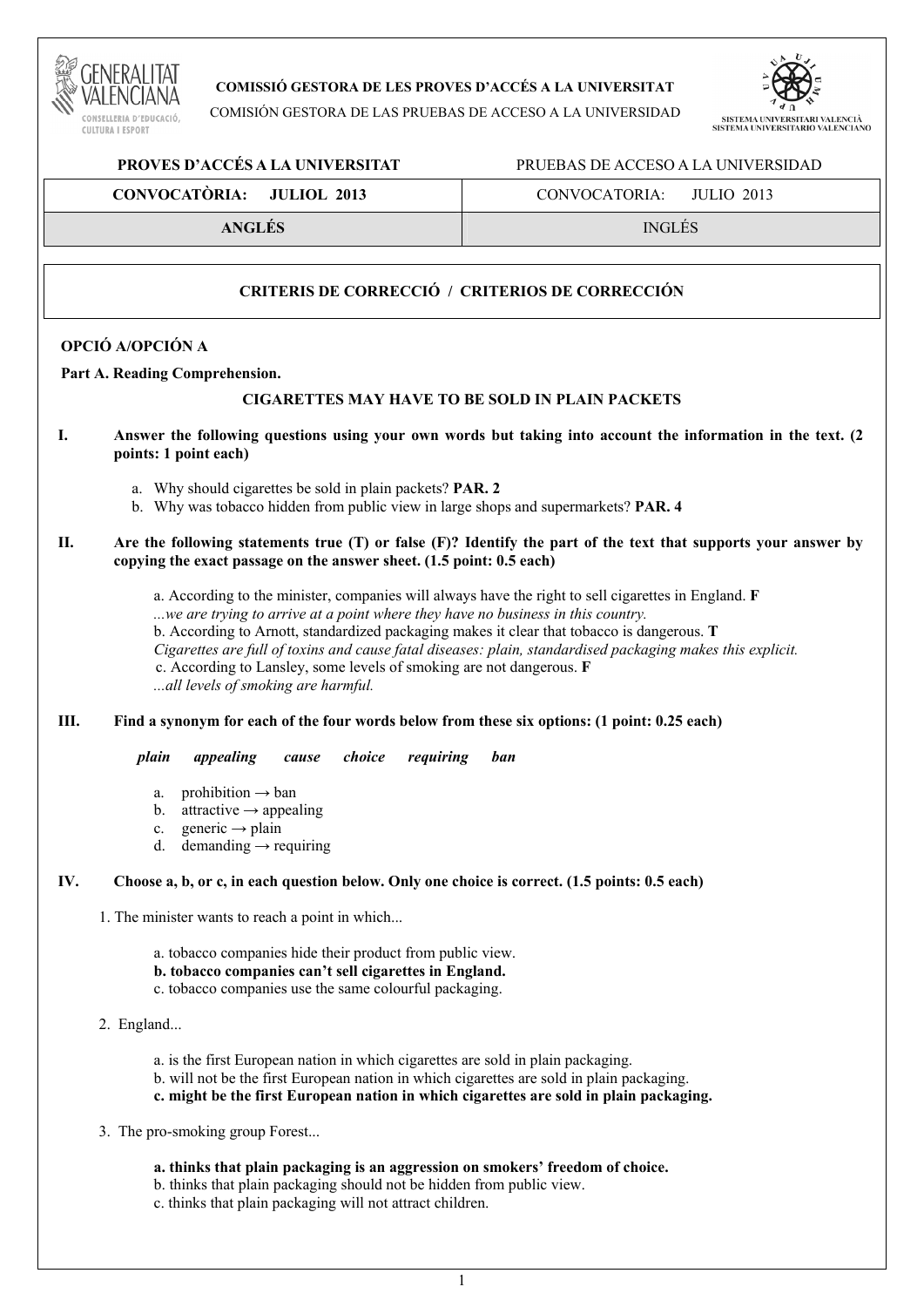

**COMISSIÓ GESTORA DE LES PROVES D'ACCÉS A LA UNIVERSITAT** 

COMISIÓN GESTORA DE LAS PRUEBAS DE ACCESO A LA UNIVERSIDAD



### **PROVES D'ACCÉS A LA UNIVERSITAT** PRUEBAS DE ACCESO A LA UNIVERSIDAD

| CONVOCATÒRIA: JULIOL 2013 | CONVOCATORIA:<br>ЛЛЛО 2013 |
|---------------------------|----------------------------|
| <b>ANGLÉS</b>             | <b>INGLÉS</b>              |

# **CRITERIS DE CORRECCIÓ / CRITERIOS DE CORRECCIÓN**

## **OPCIÓ B/OPCIÓN B**

#### **Part A. Reading Comprehension.**

# **TABLETS TO BEAT DESKTOP SALES**

- **I. Answer the following questions using your own words but taking into account the information in the text. (2 points: 1 point each)** 
	- a. Can you explain what is changing in relation to computer use? **PAR 2**
	- b. What differences in use are there between desktops and tablets? **PAR 3**
- **II. Are the following statements true (T) or false (F)? Identify the part of the text that supports your answer by copying the exact passage on the answer sheet. (1.5 point: 0.5 each)**

a. Desktops are slimline, touchscreen gadgets. **F** 

*Millions are replacing their old-fashioned computers with slimline, touchscreen gadgets.*

b. Instead of buying a new desktop, people are now buying a tablet. **T**

*People are using the money they previously used to replace a PC to buy a tablet. In the long term, nearly every person will have their own tablet.* 

c. Apple increased its sales a lot during the Christmas period. **F**

*Apple registered figures for the Christmas period that showed its rocket-like growth had come to a standstill.* 

### **III. Find a synonym for each of the four words below from these six options: (1 point: 0.25 each)**

- a. machine  $\rightarrow$  device
- b. start **→** launch
- c. estimated **→** forecast
- d. tendency **→** trend

#### **IV. Choose a, b, or c, in each question below. Only one choice is correct. (1.5 points: 0.5 each)**

- 1. The IDC found that nearly 80%…
- a. of the computers sold last year were tablets.
- b. of the tablets are either iPad or Nexus.
- **c. was the rising rate of tablets sold last year.**
- 2. Experts state that computers are chosen to work, …
- a. and considered essential for leisure activities.
- b. to surf the web and to watch videos.
- **c. and not so much for leisure activities.**
- 3. During the Christmas period …
- a. Apple made more profits than ever before.
- b. Apple made lower profits than ever before.
- **c. Apple's sales slowed down.**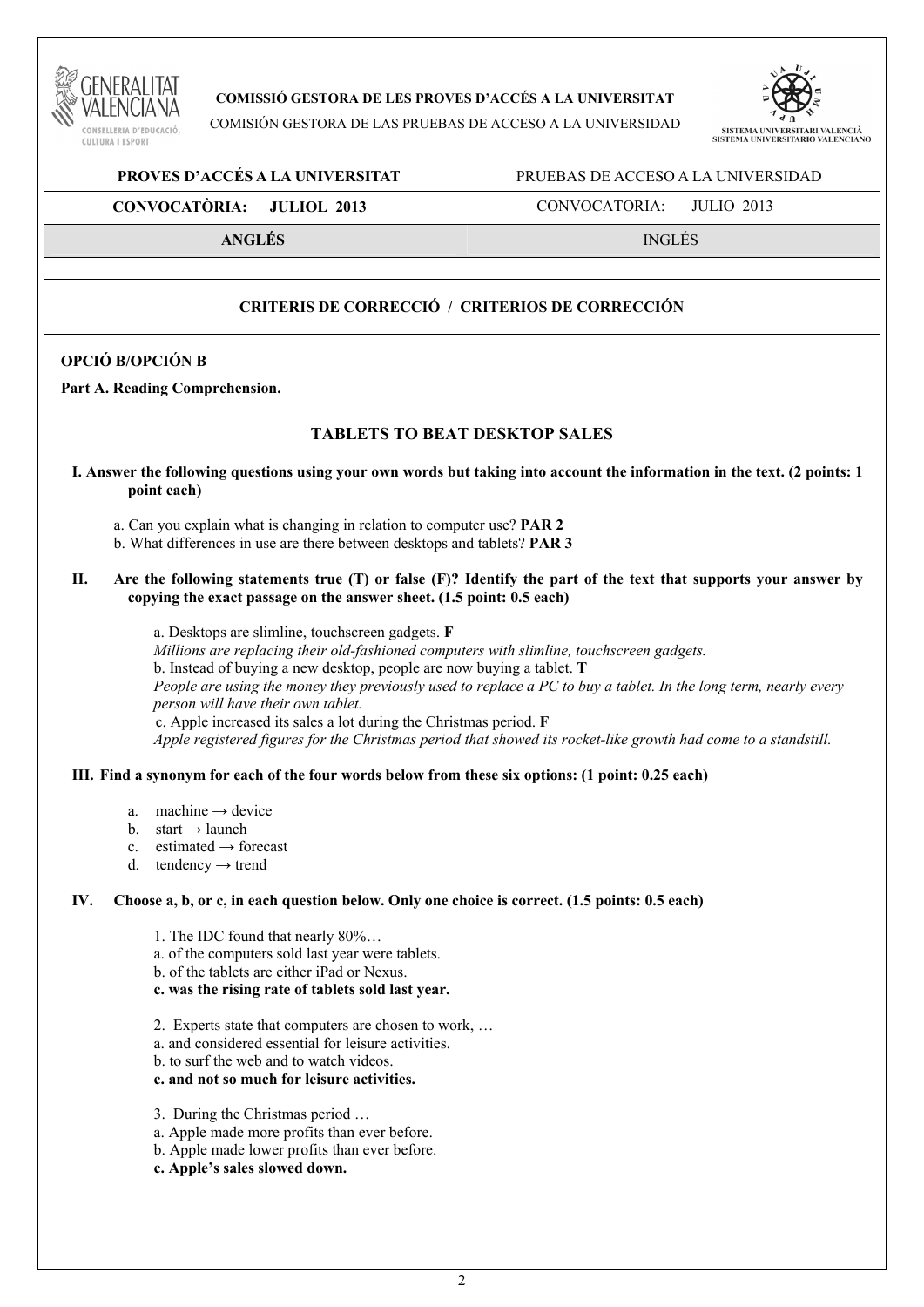**Part B. Producció escrita**. Valor total d'aquesta part 4 punts. En aquesta part es demana que els alumnes produesquen un text de 130- 150 paraules En aquest apartat s'ha de valorar la capacitat de comunicació de l'alumne en un anglès acceptable en expressar la seua opinió i idees sobre aspectes relacionats amb el text proposat. **Caldrà valorar quant de positiu haja pogut portar a terme l'alumne i no fixar-se únicament en els errors gramaticals**. Seria fonamental considerar els següents aspectes:

- 1. Aspectes de caràcter estratègic: amb un màxim de 0,5 punts.
- 2. Correcció gramatical: amb un màxim de 1,5 punts.
- 3. Claredat d'expressió i organització textual: amb un màxim d'1 punt.
- 4. Varietat, riquesa i precisió lèxica: amb un màxim d'1 punt.

### ORIENTACIONS PER A CORRECCIÓ DELS ASPECTES ANTERIORS

#### 1. Aspectes de caràcter estratègic:

- Presentació clara i ordenada (marges, sagnats, etc.).
- Ortografia correcta.
- Text distribuït en paràgrafs.
- Ús correcte de signes de puntuació.
- Lletra clara i comprensible.
- Escrit en tinta.
- …

### 2. Correcció gramatical:

- Ordre correcte dels elements fràstics (SVO…).
- Concordances correctes (S-V, pronoms referents…).
- Formes pronominals correctes.
- Quantificadors correctes.
- Estructuració negativa correcta.
- Temps i seqüències verbals adequats i correctes.
- Partícules temporals adequades (FOR, SINCE, AGO, ALREADY).
- Ús adequat d'articles (genèrics, específics…).
- Ús correcte del possessiu.
- Coneixement dels plurals irregulars.
- Ús correcte de modals i defectius.
- Invariabilitat dels adjectius (gènere i nombre).
- Ús correcte de les preposicions.
- …
- 3. Claredat d'expressió i organització textual:
	- Seqüenciació i organització del text clara i lògica.
	- No hi ha excessives repeticions.
	- No és un text confús i fosc.
	- Ús adequat de connectors per a les diferents idees.
	- Aproximació al tema coherent i original.
	- Estructuració de les idees en paràgrafs.
	- …
- 4. Varietat, riquesa i precisió lèxica:
	- No s'usen paraules en espanyol ni inexistents.
	- Elecció de termes específics i concrets per a aqueix text.
	- No existeix confusió entre elements lèxics bàsics.
	- No hi ha confusió entre categories gramaticals.
	- No existeix un abús desmesurat d'expressions idiomàtiques.